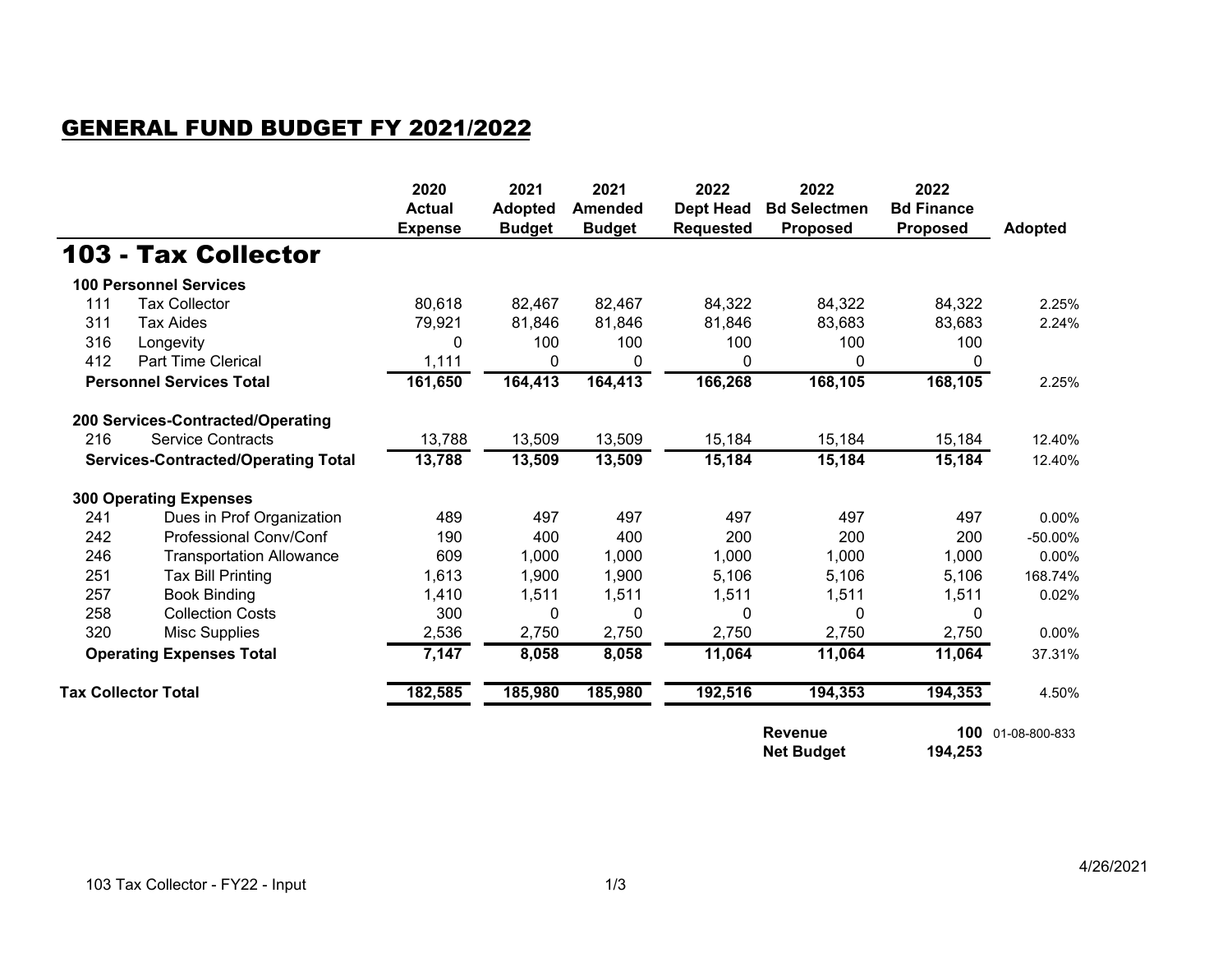## TOWN OF EAST LYME

## $\mathsf{FY}$  2021/2022<br> $\mathsf{FY}$  2021/2022

| Dept No.                                      |                                      | 103                    | <b>Budget Input</b>                                                                                                                                                                                                                                                                                                                                                                                                                                                                                                           |
|-----------------------------------------------|--------------------------------------|------------------------|-------------------------------------------------------------------------------------------------------------------------------------------------------------------------------------------------------------------------------------------------------------------------------------------------------------------------------------------------------------------------------------------------------------------------------------------------------------------------------------------------------------------------------|
| <b>Dept Name</b>                              |                                      | <b>Tax Collector</b>   | 26-Apr-21                                                                                                                                                                                                                                                                                                                                                                                                                                                                                                                     |
| Acct.                                         | <b>Account</b><br><b>Description</b> | 21/22<br><b>Budget</b> | <b>Supporting Description of Activity</b>                                                                                                                                                                                                                                                                                                                                                                                                                                                                                     |
|                                               | <b>100 Personnel Services</b>        |                        |                                                                                                                                                                                                                                                                                                                                                                                                                                                                                                                               |
| 111                                           | <b>Tax Collector</b>                 | 84,322                 | This figure represents the annual salary of the Tax Collector for 2020-2021                                                                                                                                                                                                                                                                                                                                                                                                                                                   |
| 311                                           | <b>Tax Aides</b>                     | 83,683                 | This figure represents the salary of the Tax Office staff.for the curreny year. Tax Collector Assistant<br>Class VI for 37.5 hours per week \$47,931, and Tax Aide Class IV at 30 hours per week \$33,915.                                                                                                                                                                                                                                                                                                                    |
| 316                                           | Longevity                            | 100                    | Tax Collection Assistant qualifies for longevity this year.                                                                                                                                                                                                                                                                                                                                                                                                                                                                   |
| 412                                           | <b>PT Clerical</b>                   | $\mathbf 0$            | This amount is used to pay the student intern for the July and January tax season as needed. First<br>Selectman reduced to zero as there are more options to make payments remotely.                                                                                                                                                                                                                                                                                                                                          |
| <b>Personnel Services Total</b><br>168,105.   |                                      |                        |                                                                                                                                                                                                                                                                                                                                                                                                                                                                                                                               |
|                                               | 200 Services-Contracted/Operating    |                        |                                                                                                                                                                                                                                                                                                                                                                                                                                                                                                                               |
| 216                                           | <b>Service Contracts</b>             | 15,184                 | This figure represents the amount of the service contracts the Tax Office holds with WALSH<br>(estimated 5% increase) and ASNA. Includes \$1,000 for a one time program upgrade to allow for<br>the largest mortgage company, Corelogic, to view our files live to coordinate more accuracy when<br>they send Real Estate payments. They represent 22% of the Real Estate Taxes we collect. In the<br>future two other companies are due to gain access to this program, which represents another 9% of<br>Real Estate Taxes. |
| 15,184.<br><b>Services-Cont/Operate Total</b> |                                      |                        |                                                                                                                                                                                                                                                                                                                                                                                                                                                                                                                               |
|                                               | <b>300 Operating Expenses</b>        |                        |                                                                                                                                                                                                                                                                                                                                                                                                                                                                                                                               |
| 241                                           | Dues in Professional<br>Organization | 497                    | The membership for the New London County Tax Collectors totals \$75.00 and \$50.00 each for the<br>Collector's Staff. The balance is for is for the Fall and Spring Collector's Meetings and the three day<br>March Seminar.                                                                                                                                                                                                                                                                                                  |